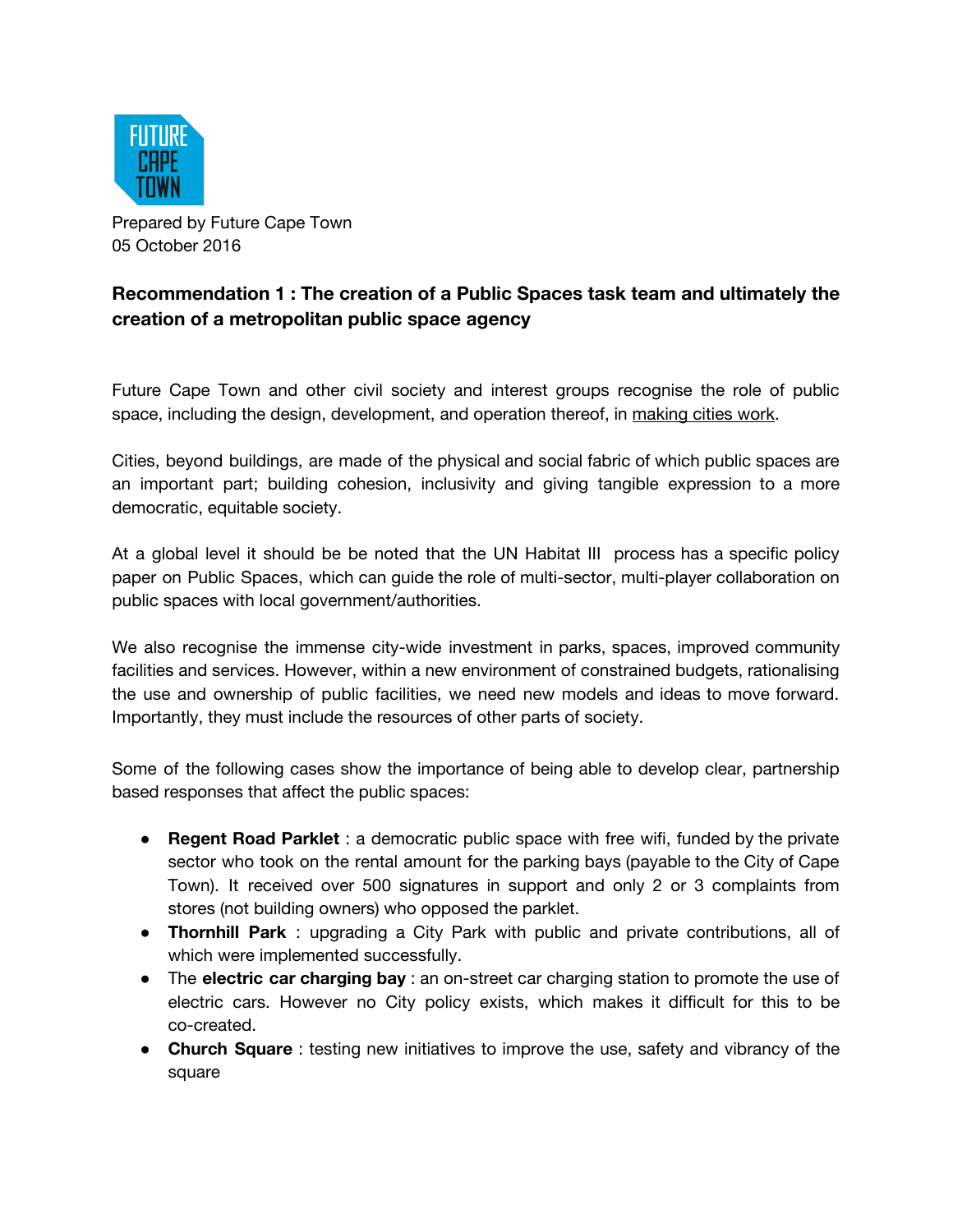● **Bicycle Parking structures** : installing bicycle parking on the Sea Point Promenade, which was delayed by 8 months due to changing processes (application requirements) and other bureaucratic inefficiencies.

However, the Future Cape Town experience of engaging and working with the City of Cap Town has been challenging and frustrating despite good working relations with various officials

- 1. Different viewpoints between the various departments on public space ownership, on public-private partnerships in the development of public spaces and places and on city infrastructure.
- 2. A lack of communication between departments
- 3. Changing application and administrative processes, resulting in long delays, increased costs and lower the appetite for public-private partnerships.
- 4. A lack of incentive for officials to fast track public space investments
- 5. A lack of a culture of innovation

Our work in this area has also been informed by :

- Productive discussions with former Alderman Walker with a draft Terms of Reference drawn up in 2016
- A three part lecture series, The Future of Public Space, of which the outcomes will be presented in a report soon

## **Recommendation :**

The development of a Public Spaces Task Team would be imperative to promoting importance of public spaces, in turn making the city great. The main aims of such a task team would be to bring together inputs from different city departments, private sector role-players, investors, designers and civil society. Furthermore, the task team should galvanise the efforts of the different role-players, promote innovation and also recognise and promote the efforts of the City in developing public spaces.

## Purpose:

:

To investigate and facilitate co-operation between the private and public sector for the activation and enhancement of public space, with the aim of increasing opportunities for sponsorships, donations, collaborations and volunteering and reducing unnecessary red tape.

### Roles and Responsibilities:

● **Dialogue: Promote dialogue among different actors** including different City departments, private sectors role-players, investors, designers and civil society, with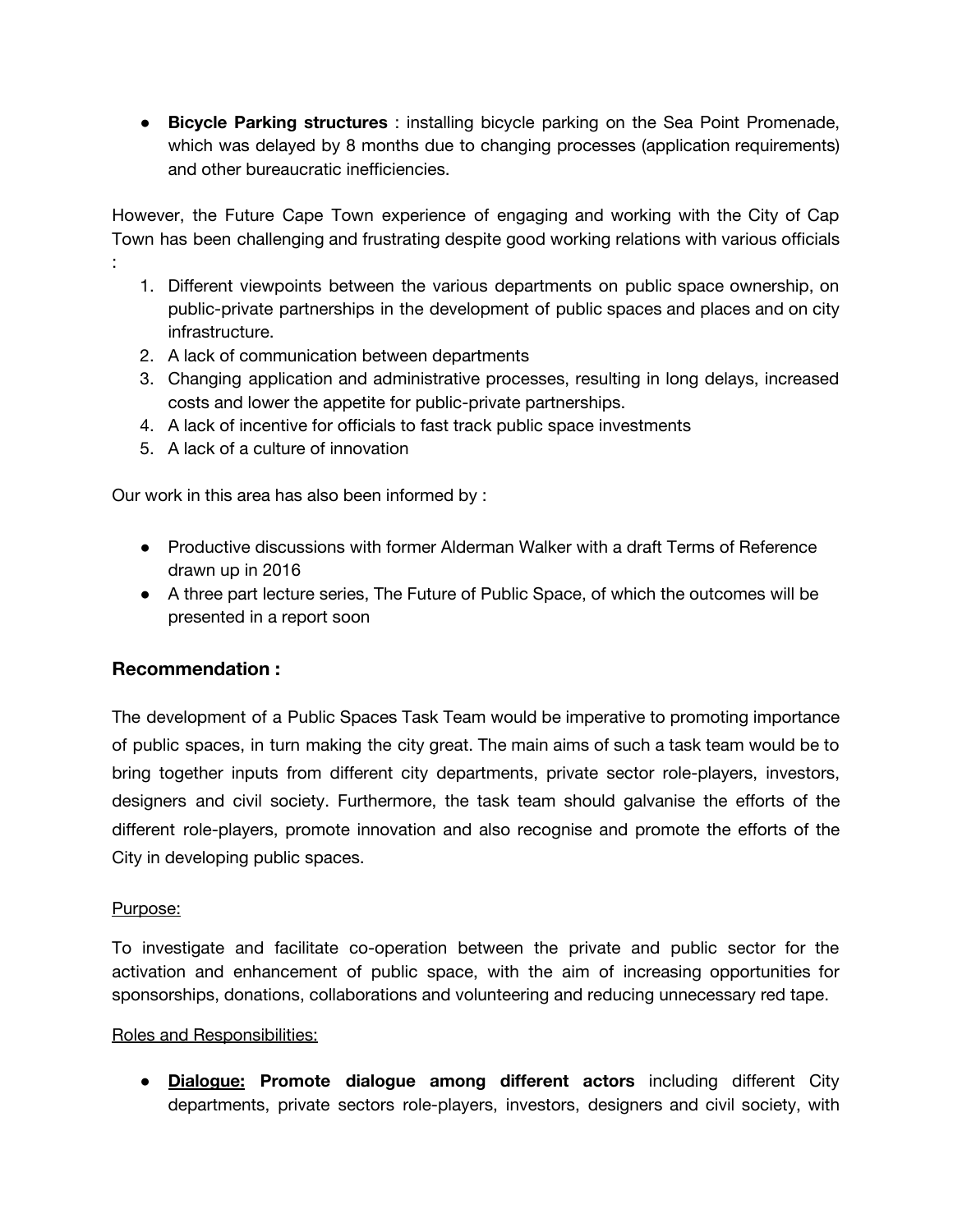the aim of **promoting innovation** which bridges the gap between the needs of communities and the capabilities of City departments.

- **● Knowledge: Identify and promote specific public spaces and City initiatives** that require partnerships to reach their potential, with the aim of galvanizing the efforts of different role players involved in improving public spaces.
- **Red Tape:** To develop a selection of **pre-defined and approved opportunities** to donate/sponsor/ collaborate/ volunteer together, with a **description of associated processes and mechanisms** which can be promoted via the City's 'Get Involved' portal and media campaigns.
- **Proactive: Review and develop processes and partnership arrangements** that foster CSI in public spaces which can translate into easy-to-understand 'How-to guides' and/or easy-to-join collaborative organisations.
	- **o How-to Guides:** E.g. Memorial benches and trees; sponsoring park equipment and street furniture; parklets; graffiti; public art; food gardens; temporary exhibits.
	- **o Collaborative organisations:** E.g. Friends of Parks and Libraries; Community gardening groups; Partnerships.
- **● Reactive: Review and refine private sector proposals** relating to the enhancement and/or activation of public space. The Work Group will seek to gain further necessary information from those behind the proposal, as well as the relevant line departments as to the scope and potential benefits of the proposal and the associated risks and constraints.

## **In this regard:**

- Productive discussions with Alderman Walker with a draft ToR drawn up earlier this year
- A three part lecture series, The Future of Public Space, of which the outcomes will be presented in a report soon

## **Conclusion :**

This relates to The City's five pillars / strategic focus areas:

- 1. Opportunity City
- 2. Safe City
- 3. Caring City
- 4. Inclusive City
- 5. Well-run City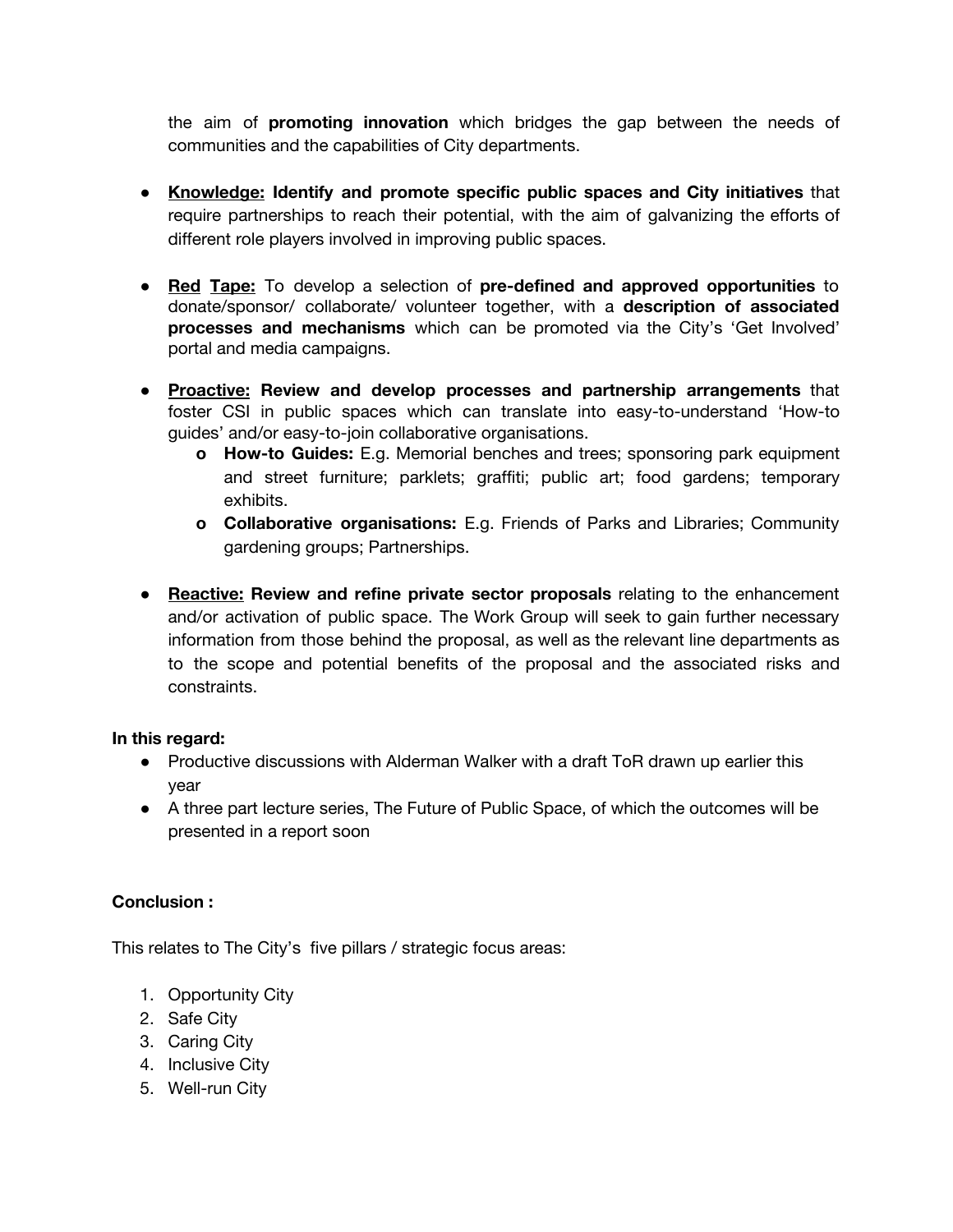As well as to the following 8 strategic priorities:

- 1. Excellence in basic service delivery
- 2. Safe communities
- 3. Leveraging technology for progress
- 4. Positioning Cape Town as a forward-looking, globally competitive business City
- 5. Resource efficiency and security
- 6. Building integrated communities
- 7. Economic inclusion
- 8. Operational sustainability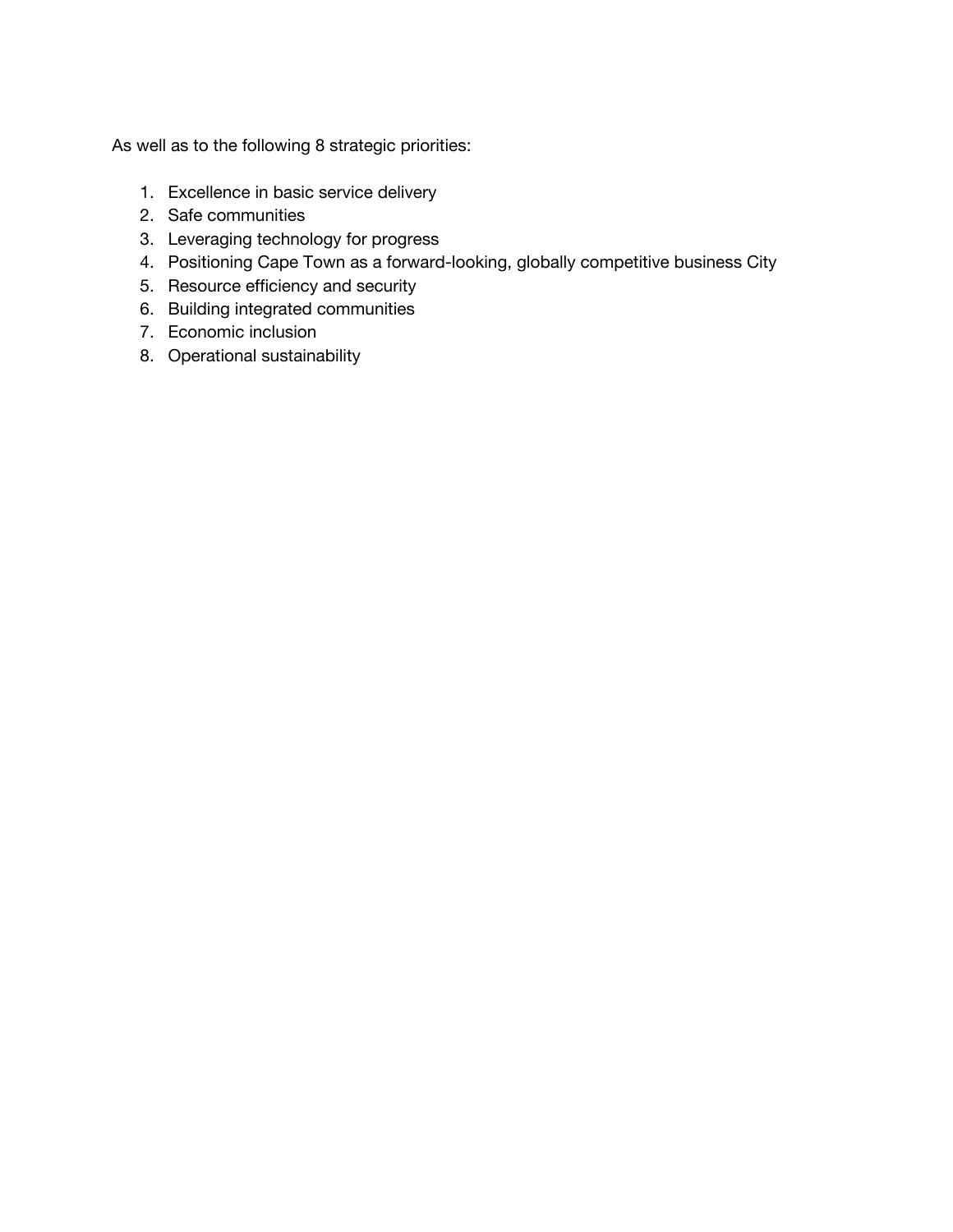# **Recommendation 2 : The creation of an office/department for Long Term Planning, Sustainability and Resilience**

Planning the future of the city moves beyond and between political terms of office. It is important that the City uses data and evidence to clarify its long term view/ goals and position on critical spatial planning, environmental and urban development issues.

What is still lacking is a vision to which residents and citizen can relate to, understand and be inspired by. Past vision processes have often lacked resonance and been reduced to mere mentions in the introductory sections of various reports.

Some of the following cases show the importance of being able to develop clear, partnership based responses that affect the long term environmental security :

- **Wescape** : the creation of a city-scale development, in a nuclear red zone, 40km from Cape Town.This impacts the long term form of the city, promoting urban sprawl at scale with devastating impacts on long-term carbon emissions. Furthermore, the decision to to move the urban edge only was done so in a very undemocratic manner, receiving only 5 public comments.
- **Philippi Horticultural Area** : the lack of clarity in protecting the city's long term food and water security plays out at the PHA, with the City considering housing developments on top of the Cape Flats Aquifer, as one example. The PHA shows the potential to support job, food and water security, while over the long term positioning Cape Town as a leader in food and water security in Africa and globally. The negative impacts of developments in the best portions of the PHA have been highlighted by numerous studies commissioned by the city, private sector, as well as by various academics.
- **Athlone Power Station site** : the lack of information on the next steps on this prime parcel of land
- **Airport City / Aerotropolis** : the ability of the City to make clear its view on important or strategic developments outside its mandate or land ownership, that offer potential for spatial restructuring

How can Cape Town i.e. the City of Cape Town and other sectors of society, communicate more clearly what the next few decades hold in terms of development and plans? Already we see that important planning like the Urban Networks Strategy, the integration zones, TOD and others, have not yet captured the imagination of broader society or been communicated widely enough. Nor should these projects be limited to being projects of a relevant department (i.e. need greater cross-collaboration on these projects).

How can more coherence and coordination of ideas, plans and projects for the city show more of a link to where the city aims to go in the coming decades?